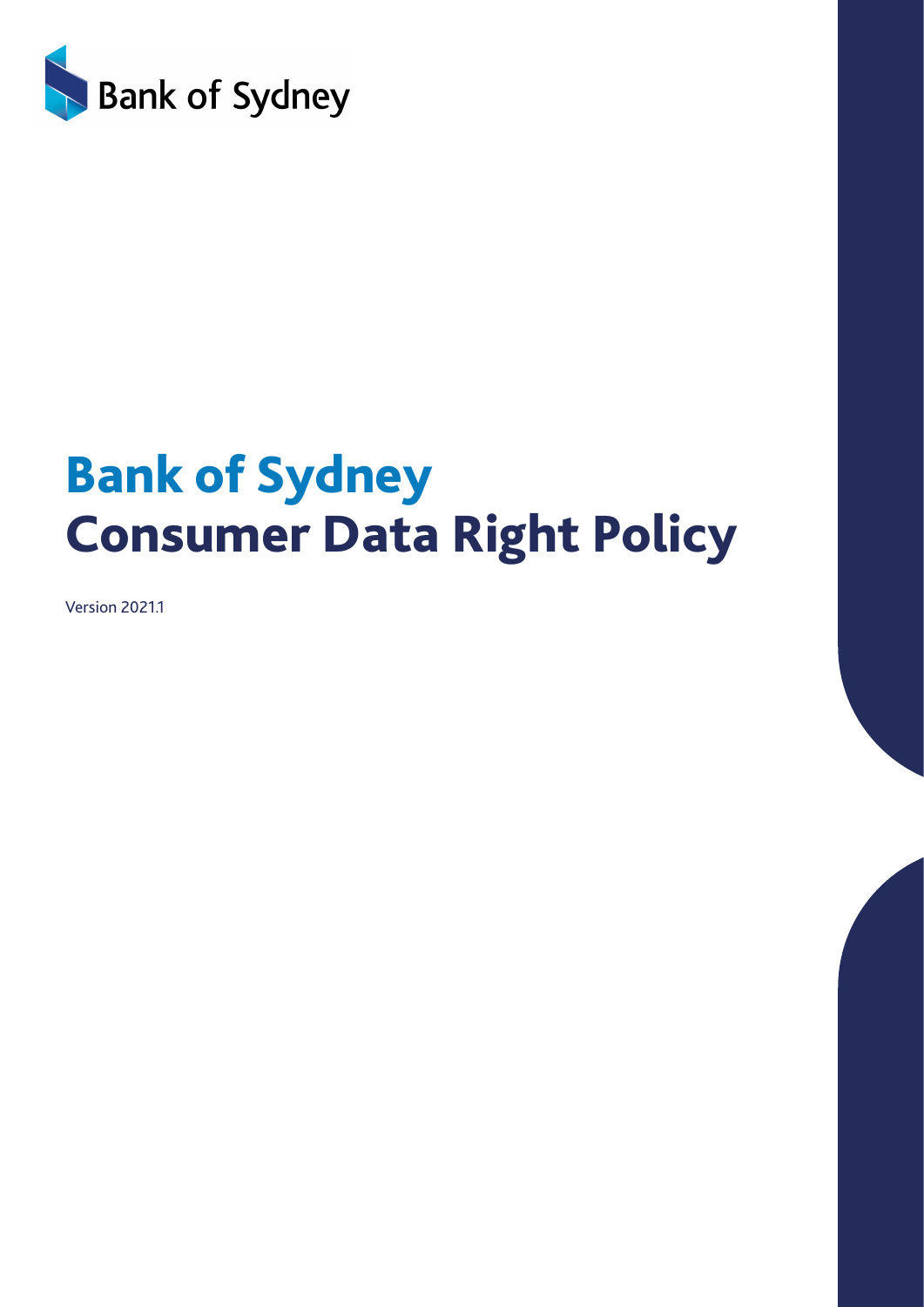

## **Contents**

| <b>Overview</b>                                      | 3                  |
|------------------------------------------------------|--------------------|
| Introduction, Purpose and Obligations                | 3                  |
| About the Consumer Data Right (CDR)                  | 3                  |
| <b>Privacy and security information</b>              | 3                  |
| What data will be available under the CDR?           | 3                  |
| <b>Sharing your Bank of Sydney CDR data</b>          | 4                  |
| Can I request Bank of Sydney to correct my CDR data? | $\overline{\bf 4}$ |
| How do we deal with complaints?                      | $\overline{\bf 4}$ |
| Contact Us                                           | 5                  |
| <b>Customer Advocate</b>                             | 5                  |
| Contact details for escalating complaints            | 5                  |
| We're here to help                                   | 5                  |
|                                                      |                    |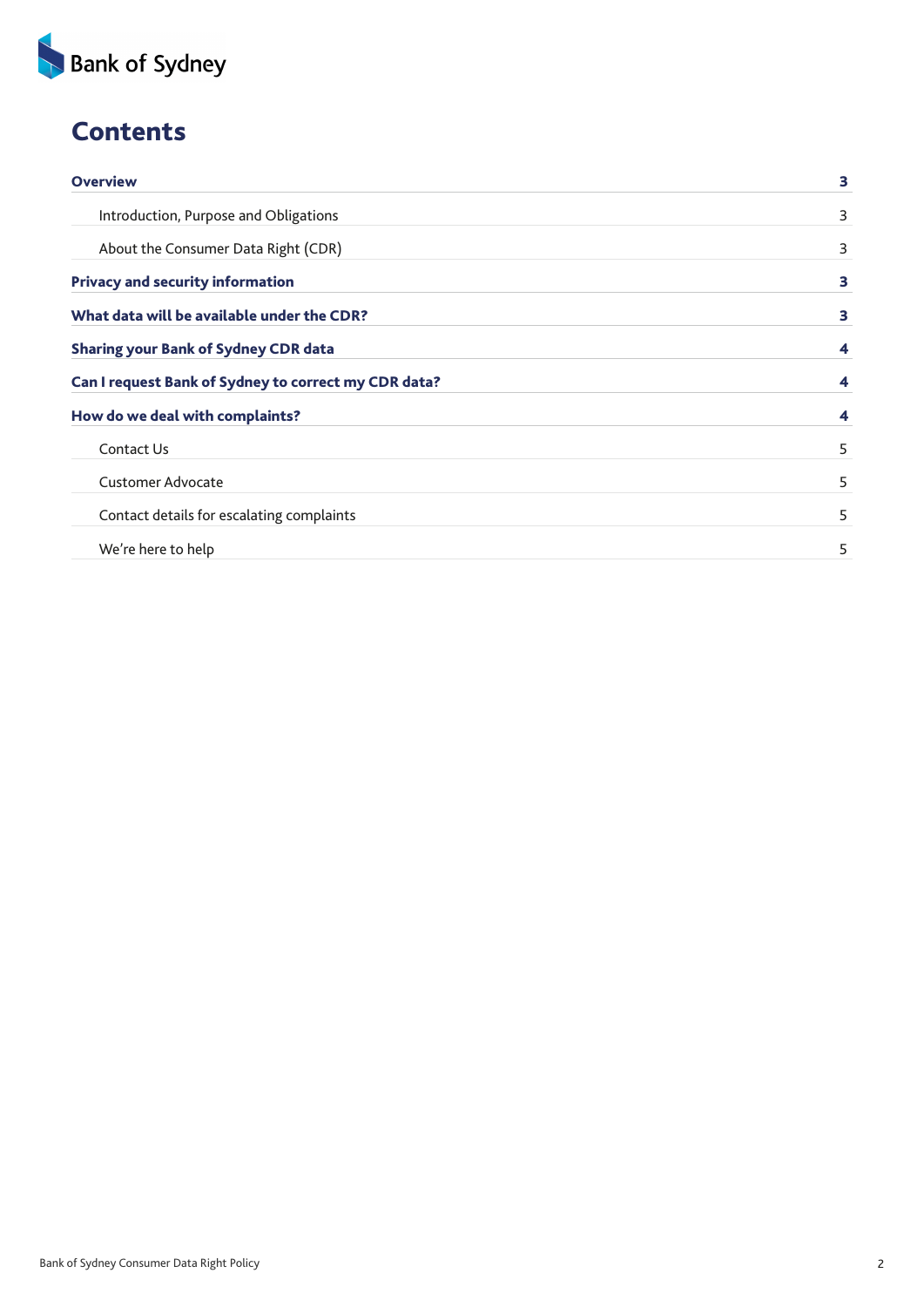

## <span id="page-2-0"></span>**Overview**

#### <span id="page-2-1"></span>Introduction, Purpose and Obligations

The Consumer Data Right (CDR) was introduced by the Australian Government to provide customers with rights to the data relating to them under the *Competition and Consumer Act 2010* and the *Competition and Consumer Rules 2020* (CDR Legislation). The Federal Treasury is the lead agency for CDR. The Australian Competition and Consumer Commission (ACCC) and Office of the Australian Information Commissioner (OAIC) are responsible for monitoring compliance and taking enforcement action where necessary. Bank of Sydney Ltd ACN 193 488 629 (BOS/the Bank) is committed to implement the CDR to provide consumers greater access to and control over their data and improve consumer's ability to compare and switch between products and services.

This Policy describes how you can access and correct your Consumer Data Right (CDR) data, as well as how you can make a complaint related to your CDR data. Upon request, the Bank is able to provide a physical copy and/or electronic copy of this Policy. We will provide you a copy of this Policy electronically or in hard copy at your request.

This Policy will be updated periodically. A recent version of this Policy will be available on our website and you can request the Bank to send you a copy of the latest version.

#### <span id="page-2-2"></span>About the Consumer Data Right (CDR)

CDR provides customers with rights to access specified data that relates to them (CDR data) held by organisations (data holders); and allow them to authorise the sharing of that external CDR data to other third parties (accredited data recipients). Bank of Sydney is a data holder under the CDR.

#### *What does this mean?*

Where the Bank holds CDR data about you, you can ask us to share that data with other accredited data recipients or yourself. In the policy, we refer to this data as your Bank of Sydney CDR data.

## <span id="page-2-3"></span>Privacy and security information

The privacy and the security of your information is important to us. The Bank aims to protect your information and aims to be clear and open about what we do with the information. We adhere to the security and privacy requirements mandated in the CDR legislation. Strong privacy protections are built into the CDR and will be enforced by the ACCC and OAIC. An accredited provider must comply with a set of privacy safeguards, rules and IT system requirements that ensure your privacy is protected and your data is transferred and managed securely.

If you would like to know more about how the Bank handles your personal information, please refer to the Bank of Sydney Privacy and Credit Reporting Policy at [banksyd.com.au/important-product-information.](https://www.banksyd.com.au/important-product-information)

## <span id="page-2-4"></span>What data will be available under the CDR?

As a data holder under the CDR legislation, the Bank is required to make available specific sets of data for sharing:

- Name, occupation and contact details (and if you are a business, information about your business);
- Account balance and features of products you hold with us;
- Transaction details;
- Direct debits and scheduled payments;
- Saved payees; and
- Information about our products and services.

The Bank will only share data that we are required to share under the CDR legislation. This means we will not provide 'voluntary data' (data that is not categorised as 'required data'). We will not share your Bank of Sydney CDR data unless you consent.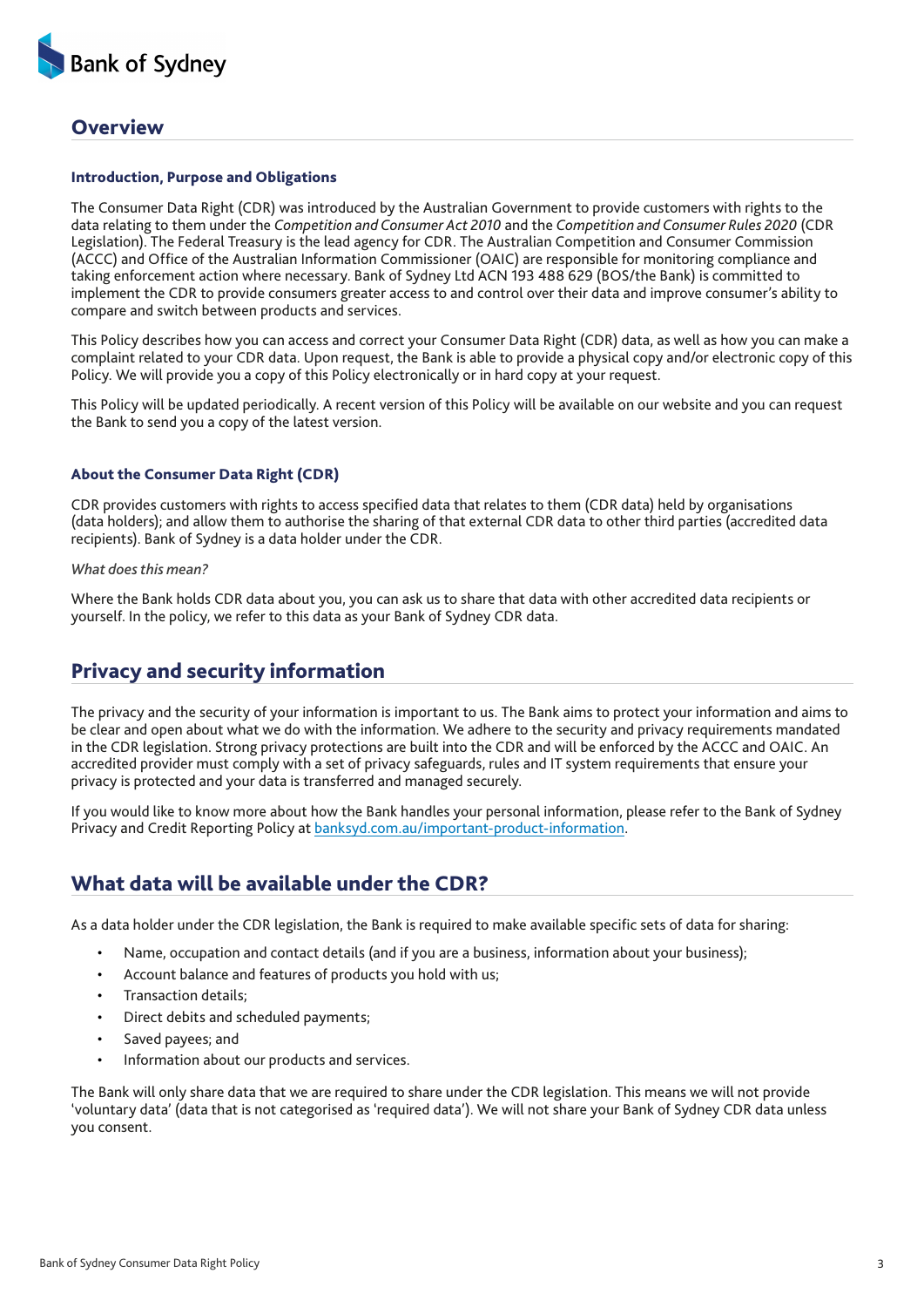

## <span id="page-3-0"></span>Sharing your Bank of Sydney CDR data

- You need to give your consent to the accredited data recipient to collect your Bank of Sydney CDR data (on their website or app). You will be redirected to Bank of Sydney;
- We will ask you to enter your BOS Internet Banking username and then we will send a One Time Password to your mobile number or email address registered with BOS to validate your access.

Important: We will never ask you to share your Bank of Sydney Internet Banking username and password with a third party. When you provide your Internet banking username and password to a third party, they gain access to more than your Bank of Sydney CDR data. They could view or transact from your accounts. Sharing your Internet banking username or password is a breach of our terms and conditions so you could be liable for unauthorised transactions and may not receive the benefit of our 100% security guarantee.

- We will ask you to choose which accounts you would like to share data from, and remind you what Bank of Sydney CDR data will be collected by the accredited data recipient;
- You will be asked to authorise us to share your Bank of Sydney CDR data with the accredited data recipient for a determined period of time.

Important: Only accredited data recipients you authorise are able to access data under the CDR legislation. To learn more about accreditation, go to [cdr.gov.au](http://cdr.gov.au)

In order to share your Bank of Sydney CDR data you'll need to be registered for Internet Banking. If you do not have access to Internet Banking, please contact us on 13 95 00 (Mon to Fri, 9am to 5pm AEST) or visit any of our branches to register for Internet Banking.

## <span id="page-3-1"></span>Can I request Bank of Sydney to correct my CDR data?

If you believe that any of your Bank of Sydney CDR data is incorrect, incomplete or misleading, please call us on 13 95 00 (Mon to Fri, 9am to 5pm AEST) to ask us to correct it.

We will acknowledge your request as soon as possible. Within 10 business days, we will let you know in writing whether we corrected your Bank of Sydney CDR data or if we found it to be accurate, up to date, complete and not misleading. We may instead provide you with a notice of why we thought a correction was unnecessary or inappropriate. There are no fees applicable for this service.

For more information relating to the use, collection and correction of your personal information, refer to BOS Privacy and Credit Reporting Policy at [banksyd.com.au/important-product-information](https://www.banksyd.com.au/important-product-information)

If you would like to raise an issue or a complaint, check out the How we deal with complaints section below.

## <span id="page-3-2"></span>How do we deal with complaints?

If you have a complaint about how we handle your CDR Data, we would like to hear from you. To contact us, use the contact details set out below.

To help us manage your complaint, we may require some information from you such as your name, contact details, details of your complaint (e.g. the service or product, nature of your concern and any other information which may help us manage your complaint).

To learn more about our complaints process, how we work with you to resolve your complaint and what you can do if you're not happy with the outcome, refer to our Complaints Policy at [banksyd.com.au/important-product-information](https://www.banksyd.com.au/important-product-information).

We aim to resolve every matter as efficiently as possible. However, more complex matters will take a longer period to resolve. If we have not resolved your complaint on the spot, we will provide you with an acknowledgement of your complaint within 5 business days. The possible resolutions available to you will depend on the nature of your complaint (for example, correcting any incorrect information held).

If you still feel the matter has not been resolved to your satisfaction, you may escalate your concern with Bank of Sydney's Customer Advocate or contact the Australian Financial Complaints Authority (AFCA) or the Office of the Australian Information Commissioner (OAIC).

Contact details are listed below.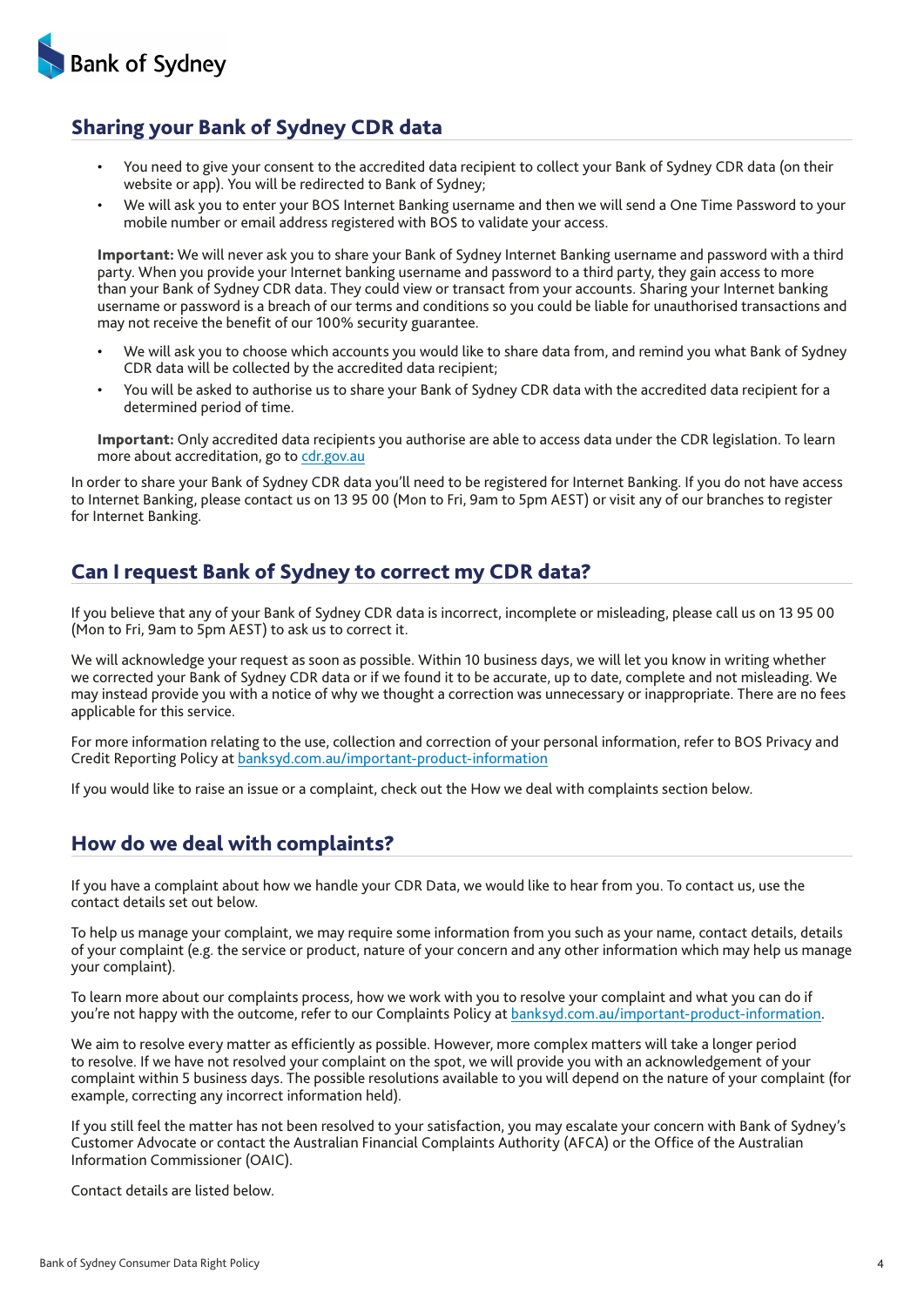

### <span id="page-4-0"></span>Contact Us

Please contact us if you have any questions or comments about this policy. We welcome your feedback.

You can contact us by:

| Phone:     | 13 95 00 (Mon - Fri, 9am - 5pm AEST)                                                 |
|------------|--------------------------------------------------------------------------------------|
| In Person: | At your local branch                                                                 |
| Mail:      | Customer Complaints,<br>Bank of Sydney Ltd<br><b>GPO Box 4288</b><br>Sydney NSW 2001 |
| Online:    | banksyd.com.au/compliments-complaints                                                |

#### <span id="page-4-1"></span>Customer Advocate

If you are unsatisfied with the way we have handled your complaint, you may request an independent review from our Customer Advocate.

You can contact Customer Advocate by:

| Email:        | customeradvocate@banksyd.com.au                                                      |
|---------------|--------------------------------------------------------------------------------------|
| <b>Phone:</b> | 13 95 00 (Mon - Fri, 9am - 5pm AEST)                                                 |
| Mail:         | Attn: Customer Advocate,<br>Bank of Sydney<br><b>GPO Box 4288</b><br>Sydney NSW 2001 |

#### <span id="page-4-2"></span>Contact details for escalating complaints

We are a member of Australian Financial Complaints Authority (AFCA). You can contact AFCA or the Office of the Australian Information Commissioner as follows:

#### Australian Financial Complaints Authority (AFCA)

| Website: | www.afca.org.au                                                              |
|----------|------------------------------------------------------------------------------|
| Email:   | info@afca.org.au                                                             |
| Phone:   | 1800 931 678 (free call)                                                     |
| Mail:    | Australian Financial Complaints Authority,<br>GPO Box 3, Melbourne, VIC 3001 |

## Office of the Australian Information Commissioner (OAIC)

| Website: | www.oaic.gov.au                                                                     |
|----------|-------------------------------------------------------------------------------------|
| Email:   | enquiries@oaic.gov.au                                                               |
| Phone:   | 1300 363 992                                                                        |
| Mail:    | Office of the Australian Information Commissioner<br>GPO Box 5218, Sydney, NSW 2001 |

#### We're here to help

If you have a question about our CDR Policy or need help, call us on 13 95 00 (Mon to Fri, 9am to 5pm AEST) or visit [banksyd.com.au](https://www.banksyd.com.au) for further information.